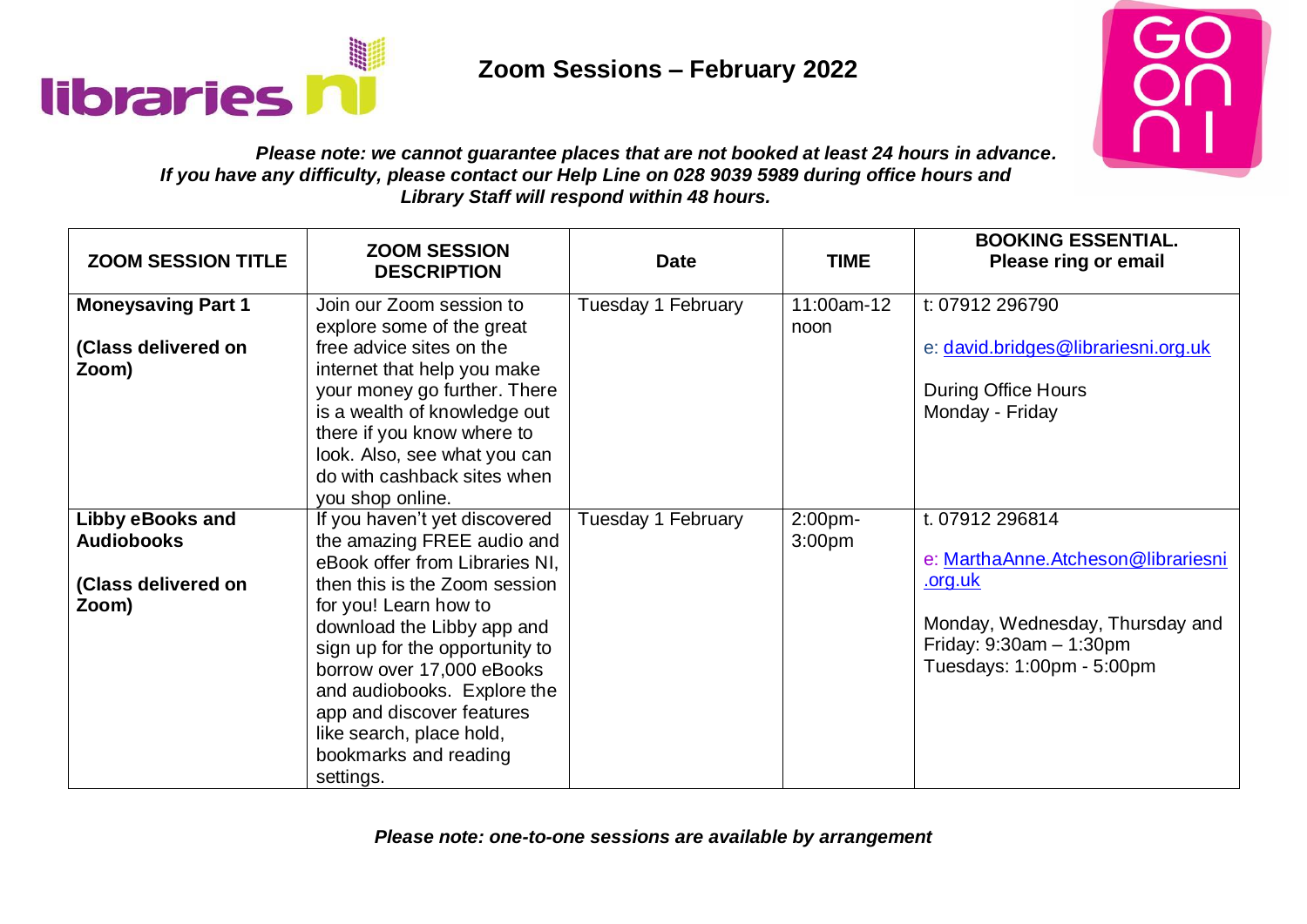



### *Please note: we cannot guarantee places that are not booked at least 24 hours in advance. If you have any difficulty, please contact our Help Line on 028 9039 5989 during office hours and Library Staff will respond within 48 hours.*

| <b>Shopping Online</b><br>(Class delivered on<br>Zoom)  | Join our Zoom session for a<br>look at a typical online<br>shopping experience, from<br>navigating the retail site to<br>Check Out and pick up some<br>useful tips about security as<br>well.                                                                                                                                                    | Wednesday 2 February | 11:00am-12<br>noon            | t: 07912 296798 or 028 9050 9150<br>e: gary.patterson@librariesni.org.uk<br><b>During Office Hours</b><br>Monday - Friday |
|---------------------------------------------------------|--------------------------------------------------------------------------------------------------------------------------------------------------------------------------------------------------------------------------------------------------------------------------------------------------------------------------------------------------|----------------------|-------------------------------|---------------------------------------------------------------------------------------------------------------------------|
| <b>Spotify</b><br>(Class delivered on<br>Zoom)          | Join our Zoom session to find<br>out how to access a wide<br>range of music on your iPad,<br>tablet or smartphone. Find<br>out about the many free and<br>paid for music streaming<br>apps available, including<br>Spotify.                                                                                                                      | Wednesday 2 February | 2:00pm-<br>3:00 <sub>pm</sub> | t: 07843 339159<br>e: Joanne.Brown@librariesni.org.uk<br><b>During Office Hours</b><br>Monday - Thursday                  |
| <b>Libby eMagazines</b><br>(Class delivered on<br>Zoom) | If you haven't yet discovered<br>the amazing FREE<br>eMagazine offer from<br>Libraries NI, then this is the<br>Zoom session for you!<br>Learn how to download the<br>Libby app and sign up for the<br>opportunity to borrow over<br>3000. Explore the app and<br>discover features like search,<br>place hold, bookmarks and<br>reading settings | Thursday 3 February  | 11:00am-12<br>noon            | t: 07912 296792<br>e: Sheila.Mclean@librariesni.org.uk<br><b>During Office Hours</b><br>Monday - Friday                   |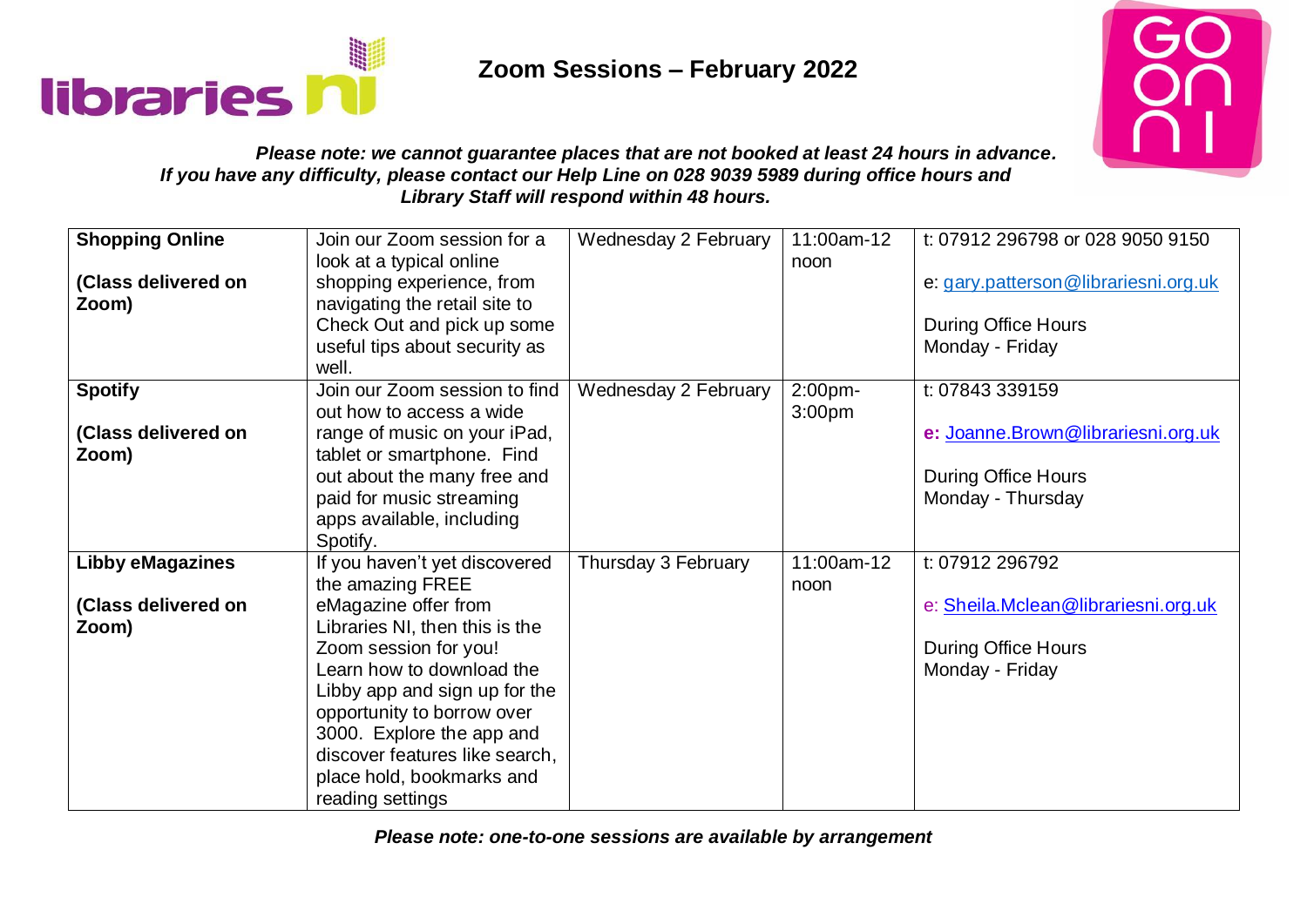



### *Please note: we cannot guarantee places that are not booked at least 24 hours in advance. If you have any difficulty, please contact our Help Line on 028 9039 5989 during office hours and Library Staff will respond within 48 hours.*

| <b>Practice Using Zoom</b><br>(Class delivered on<br>Zoom) | Have you used Zoom<br>yet? Would you like to<br>familiarise yourself with the<br>tools and tricks of Zoom in a<br>safe learning<br>environment? Join our Zoom                                            | Thursday 3 February | 2:00pm-<br>3:00 <sub>pm</sub> | t: 07843 339159<br>e: Joanne.Brown@librariesni.org.uk<br><b>During Office Hours</b><br>Monday - Thursday                  |
|------------------------------------------------------------|----------------------------------------------------------------------------------------------------------------------------------------------------------------------------------------------------------|---------------------|-------------------------------|---------------------------------------------------------------------------------------------------------------------------|
|                                                            | meeting where we explain<br>the various settings and give<br>you a chance to practice<br>some of its features. We will<br>also talk you through how to<br>set up your own Zoom<br>meeting.               |                     |                               |                                                                                                                           |
| <b>PressReader</b><br>(Class delivered on<br>Zoom)         | Did you know that you can<br>get free access to around<br>3,000 national and world<br>newspapers through the<br>Libraries NI Libby app? Join<br>this Zoom session to find out<br>how to use PressReader. | Friday 4 February   | 11:00am-12<br>noon            | t: 07912 296792<br>e: Sheila.Mclean@librariesni.org.uk<br><b>During Office Hours</b><br>Monday - Friday                   |
| <b>Your Health Online</b><br>(Class delivered on<br>Zoom)  | Find out about reliable<br>websites giving expert up to<br>date information, help and<br>support on health issues,<br>with useful hints and tips to<br>improve your health and<br>wellbeing.             | Friday 4 February   | 2:00pm-<br>3:00 <sub>pm</sub> | t: 07912 296798 or 028 9050 9150<br>e: gary.patterson@librariesni.org.uk<br><b>During Office Hours</b><br>Monday - Friday |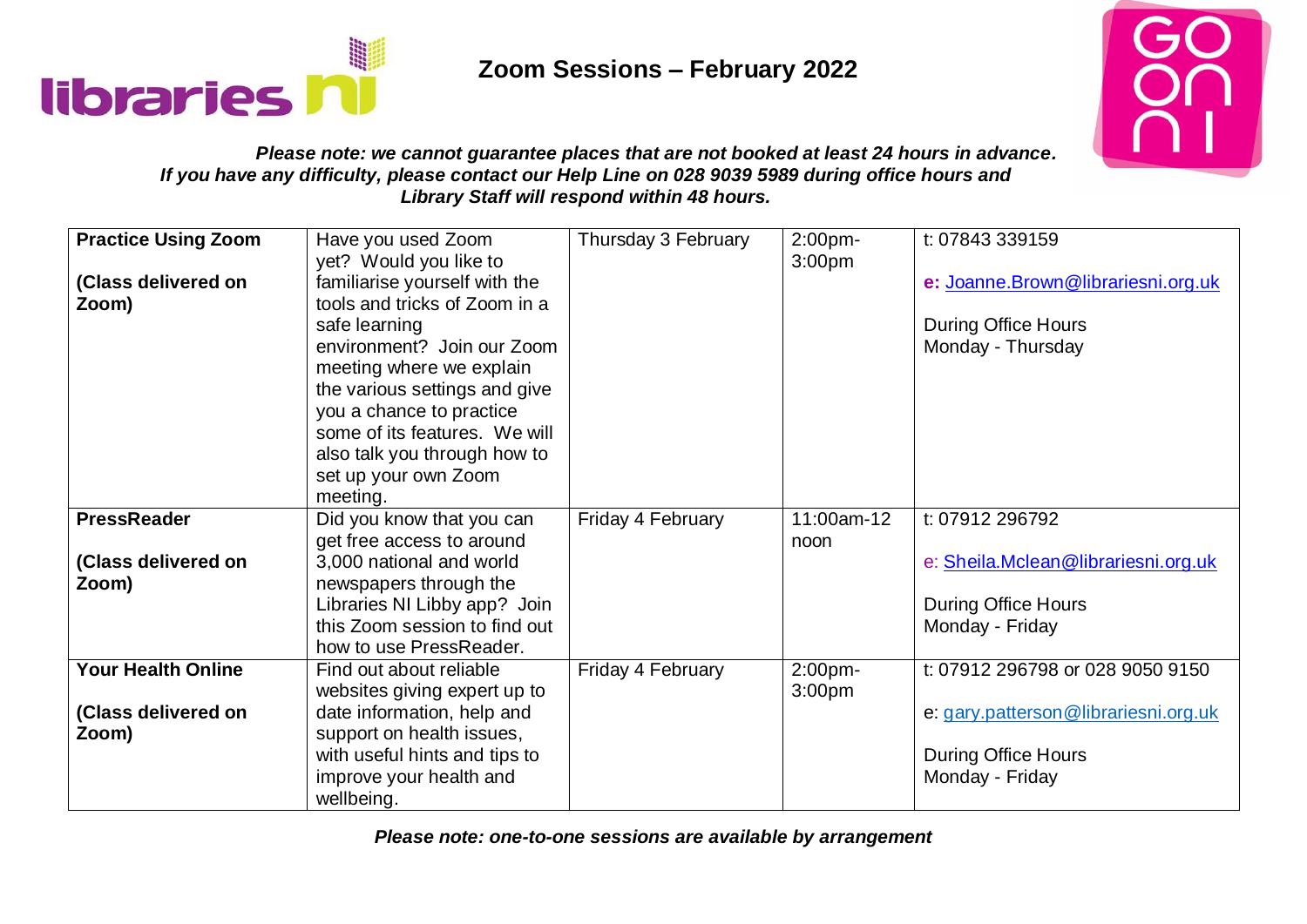



### *Please note: we cannot guarantee places that are not booked at least 24 hours in advance. If you have any difficulty, please contact our Help Line on 028 9039 5989 during office hours and Library Staff will respond within 48 hours.*

| <b>Pinterest and Instagram</b> | In this session we take a look | Monday 7 February  | 11:00am-12         | t: 07912 296792                      |
|--------------------------------|--------------------------------|--------------------|--------------------|--------------------------------------|
|                                | at two popular image-sharing   |                    | noon               |                                      |
| (Class delivered on            | social networking sites. Find  |                    |                    | e: Sheila.Mclean@librariesni.org.uk  |
| Zoom)                          | out how to create a profile,   |                    |                    |                                      |
|                                | post your own images and       |                    |                    | <b>During Office Hours</b>           |
|                                | link with others.              |                    |                    | Monday - Friday                      |
| <b>Privacy</b>                 | Now that people are            | Monday 7 February  | 2:00pm-            | t: 07843 339159                      |
|                                | spending so much time          |                    | 3:00 <sub>pm</sub> |                                      |
| (Class delivered on            | online, it's more important    |                    |                    | e: Joanne.Brown@librariesni.org.uk   |
| Zoom)                          | than ever to know how to       |                    |                    |                                      |
|                                | keep your personal             |                    |                    | <b>During Office Hours</b>           |
|                                | information secure and         |                    |                    | Monday - Thursday                    |
|                                | private. This Zoom session     |                    |                    |                                      |
|                                | offers you hints and tips on   |                    |                    |                                      |
|                                | how to protect your data.      |                    |                    |                                      |
| <b>Scams</b>                   | It seems that every other day  | Tuesday 8 February | 11:00am-12         | t: 07912 296798 or 028 9050 9150     |
| (Safer Internet Day)           | you hear about someone         |                    | noon               |                                      |
|                                | who's been scammed: in this    |                    |                    | e: gary.patterson@librariesni.org.uk |
| (Class delivered on            | Zoom session we aim to help    |                    |                    |                                      |
| Zoom)                          | you protect yourself against   |                    |                    | <b>During Office Hours</b>           |
|                                | some of the most common        |                    |                    | Monday - Friday                      |
|                                | scams around. Learn what to    |                    |                    |                                      |
|                                | look out for and some simple   |                    |                    |                                      |
|                                | tips to help you avoid being   |                    |                    |                                      |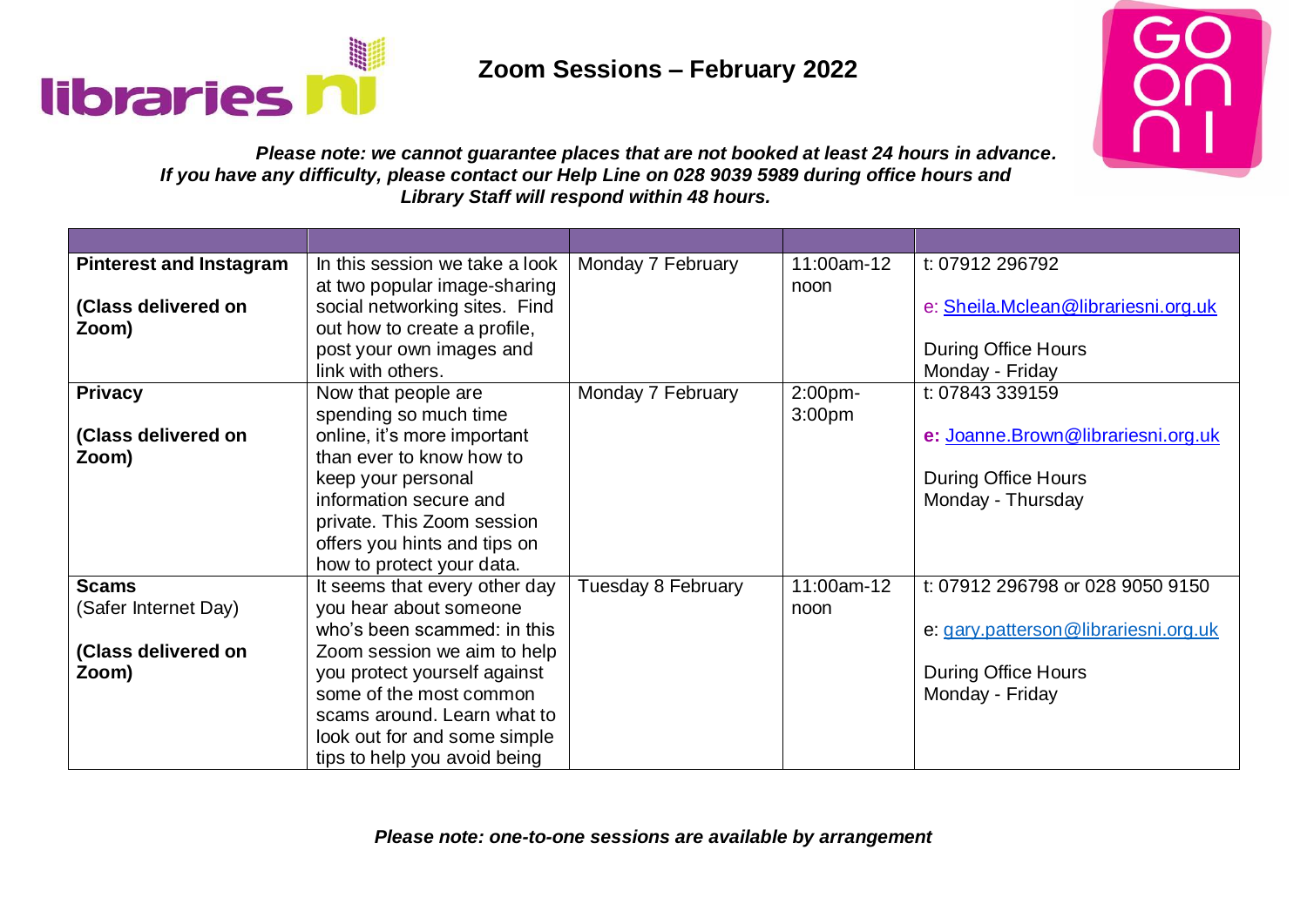



### *Please note: we cannot guarantee places that are not booked at least 24 hours in advance. If you have any difficulty, please contact our Help Line on 028 9039 5989 during office hours and Library Staff will respond within 48 hours.*

|                                                           | tricked. Forewarned is<br>forearmed!                                                                                                                                                                                                                                                                                                                                                                                                                       |                      |                                  |                                                                                                                                                                      |
|-----------------------------------------------------------|------------------------------------------------------------------------------------------------------------------------------------------------------------------------------------------------------------------------------------------------------------------------------------------------------------------------------------------------------------------------------------------------------------------------------------------------------------|----------------------|----------------------------------|----------------------------------------------------------------------------------------------------------------------------------------------------------------------|
| <b>Moneysaving Part 2</b><br>(Class delivered on<br>Zoom) | In this Zoom session,<br>compare the price<br>comparison sites! Are they<br>all that they seem? Also,<br>check out some specialist<br>sites that can offer you huge<br>discounts.                                                                                                                                                                                                                                                                          | Tuesday 8 February   | 2:00pm-<br>3:00 <sub>pm</sub>    | t: 07912 296790<br>e: david.bridges@librariesni.org.uk<br><b>During Office Hours</b><br>Monday - Friday                                                              |
| <b>BorrowBox</b><br>(Class delivered on<br>Zoom)          | The BorrowBox app works on<br>a wide variety of devices and<br>enables Libraries NI's<br>patrons to download and<br>stream even more digital<br>content than before. The<br>application includes titles for<br>all ages that are not available<br>on other platforms, eBook<br>and audiobook formats,<br>accessibility features such as<br>dyslexic friendly font - and it's<br>all free! Register now to learn<br>how to use BorrowBox on<br>your device. | Wednesday 9 February | $\overline{11}$ :00am-12<br>noon | t. 07912 296814<br>e: MarthaAnne.Atcheson@librariesni<br><u>.org.uk</u><br>Monday, Wednesday, Thursday and<br>Friday: $9:30am - 1:30pm$<br>Tuesdays: 1:00pm - 5:00pm |
| <b>iPad Camera Part 1</b>                                 | Join our Zoom session to<br>check out your iPad camera                                                                                                                                                                                                                                                                                                                                                                                                     | Wednesday 9 February | 2:00pm-<br>3:00pm                | t: 07912 296792                                                                                                                                                      |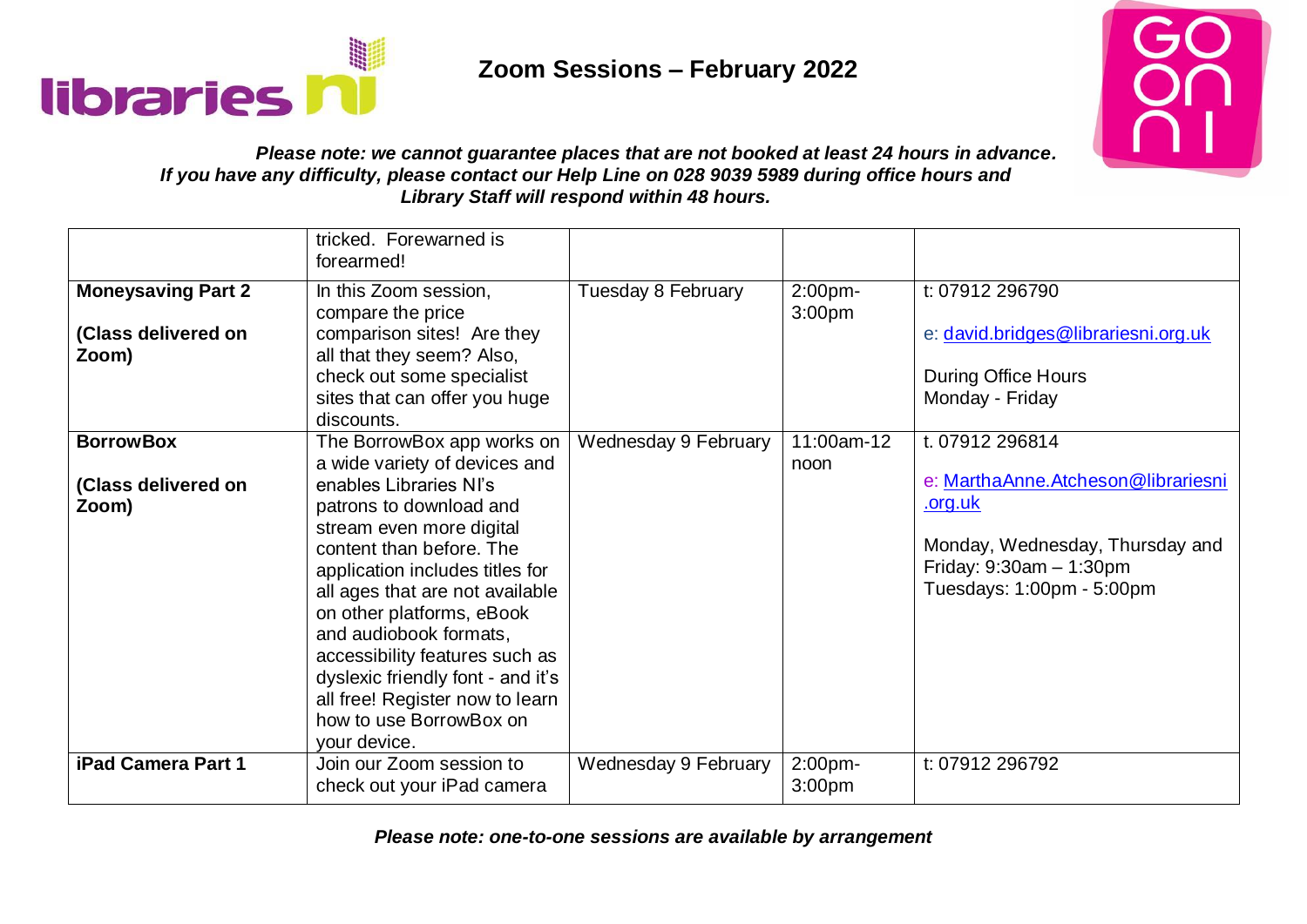



### *Please note: we cannot guarantee places that are not booked at least 24 hours in advance. If you have any difficulty, please contact our Help Line on 028 9039 5989 during office hours and Library Staff will respond within 48 hours.*

| (Class delivered on<br>Zoom)<br><b>iPad Camera Part 2</b><br>(Class delivered on<br>Zoom) | settings: live, time lapse,<br>panoramic and more.<br>In this Zoom session, find out<br>how you can edit your<br>photographs or put them into<br>albums.                                                                                                                                                                 | Thursday 10 February | 11:00am-12<br>noon            | e: Sheila.Mclean@librariesni.org.uk<br><b>During Office Hours</b><br>Monday - Friday<br>t: 07912 296792<br>e: Sheila.Mclean@librariesni.org.uk |
|-------------------------------------------------------------------------------------------|--------------------------------------------------------------------------------------------------------------------------------------------------------------------------------------------------------------------------------------------------------------------------------------------------------------------------|----------------------|-------------------------------|------------------------------------------------------------------------------------------------------------------------------------------------|
|                                                                                           |                                                                                                                                                                                                                                                                                                                          |                      |                               | <b>During Office Hours</b><br>Monday - Friday                                                                                                  |
| <b>Advanced Zoom</b><br>(Class delivered on<br>Zoom)                                      | Are you hosting a Zoom<br>session? Would you like to<br>know more about including<br>Polls and organising Break<br>Out Rooms? Come along to<br>our Zoom session to learn<br>more about the tricks of<br>hosting. Please note: some<br>of these facilities are only<br>available if you have a paid<br>Zoom subscription. | Thursday 10 February | 2:00pm-<br>3:00 <sub>pm</sub> | t: 07843 339159<br>e: Joanne.Brown@librariesni.org.uk<br><b>During Office Hours</b><br>Monday - Thursday                                       |
| <b>Fun Puzzle Apps</b><br>(Class delivered on<br>Zoom)                                    | An introduction to some of<br>the most popular free puzzle<br>apps to download and play<br>on your tablet or smartphone<br>including crosswords,<br>Jigsaws, Sudoku and more.                                                                                                                                            | Friday 11 February   | 11:00am-12<br>noon            | t. 07912 296814<br>e: MarthaAnne.Atcheson@librariesni<br><u>.org.uk</u>                                                                        |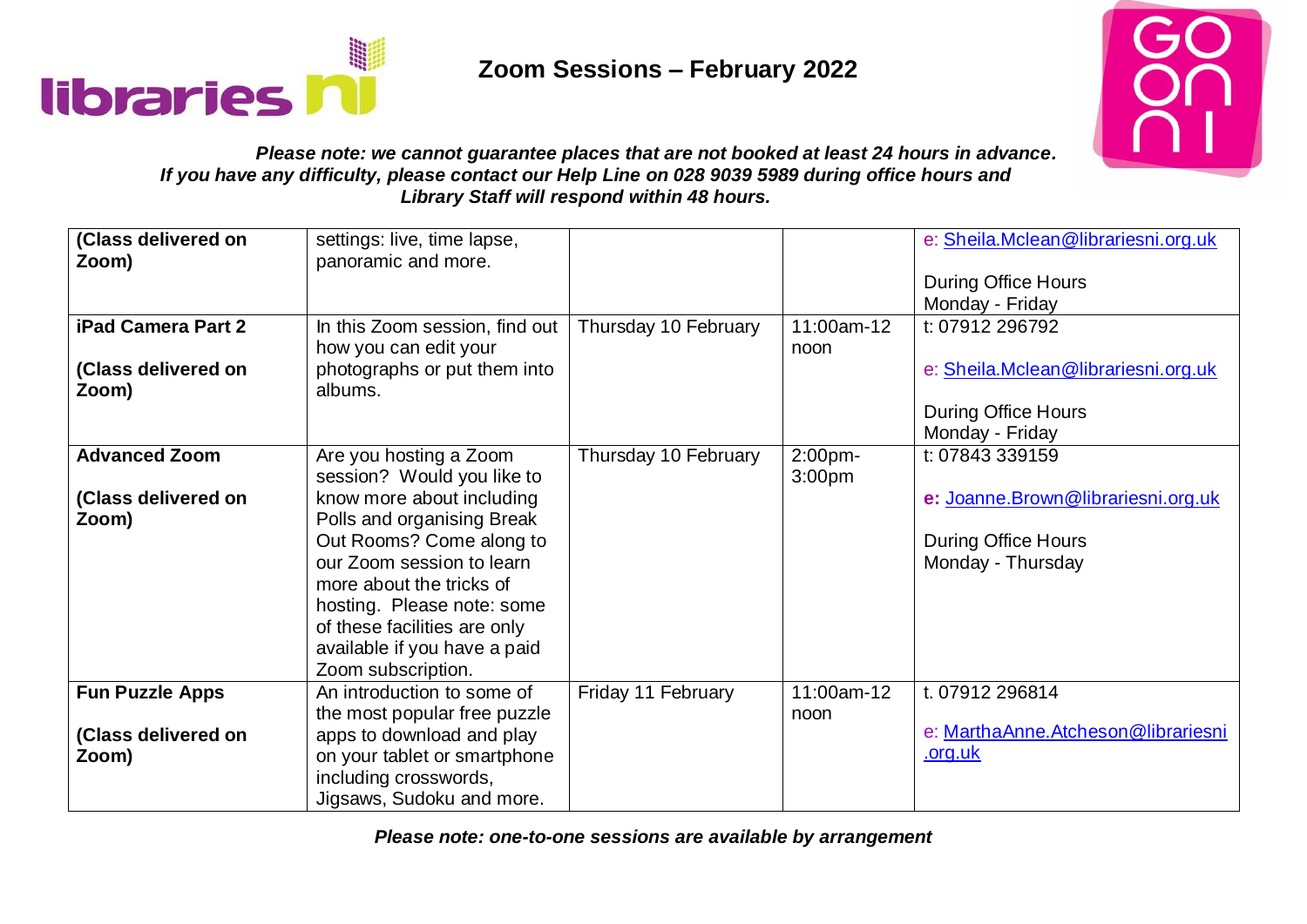



#### *Please note: we cannot guarantee places that are not booked at least 24 hours in advance. If you have any difficulty, please contact our Help Line on 028 9039 5989 during office hours and Library Staff will respond within 48 hours.*

|                                                    |                                                                                                                                                                                                                                                                                                                         |                    |                               | Monday, Wednesday, Thursday and<br>Friday: $9:30am - 1:30pm$<br>Tuesdays: 1:00pm - 5:00pm               |
|----------------------------------------------------|-------------------------------------------------------------------------------------------------------------------------------------------------------------------------------------------------------------------------------------------------------------------------------------------------------------------------|--------------------|-------------------------------|---------------------------------------------------------------------------------------------------------|
| <b>Scams</b><br>(Class delivered on<br>Zoom)       | It seems that every other day<br>you hear about someone<br>who's been scammed: in this<br>Zoom session we aim to help<br>you protect yourself against<br>some of the most common<br>scams around. Learn what to<br>look out for and some simple<br>tips to help you avoid being<br>tricked. Forewarned is<br>forearmed! | Friday 11 February | 2:00pm-<br>3:00 <sub>pm</sub> | t: 07912 296790<br>e: david.bridges@librariesni.org.uk<br><b>During Office Hours</b><br>Monday - Friday |
|                                                    |                                                                                                                                                                                                                                                                                                                         |                    |                               |                                                                                                         |
| <b>PressReader</b><br>(Class delivered on<br>Zoom) | Did you know that you can<br>get free access to around<br>3,000 national and world<br>newspapers through the<br>Libraries NI Libby app? Join<br>this Zoom session to find out<br>how to use PressReader.                                                                                                                | Monday 14 February | 11:00am-12<br>noon            | t: 07912 296792<br>e: Sheila.Mclean@librariesni.org.uk<br><b>During Office Hours</b><br>Monday - Friday |
| Introduction to the<br><b>Cloud</b>                | Do you know what cloud<br>storage is? Are you<br>confused by the variety of                                                                                                                                                                                                                                             | Monday 14 February | 2:00pm-<br>3:00 <sub>pm</sub> | t: 07843 339159<br>e: Joanne.Brown@librariesni.org.uk                                                   |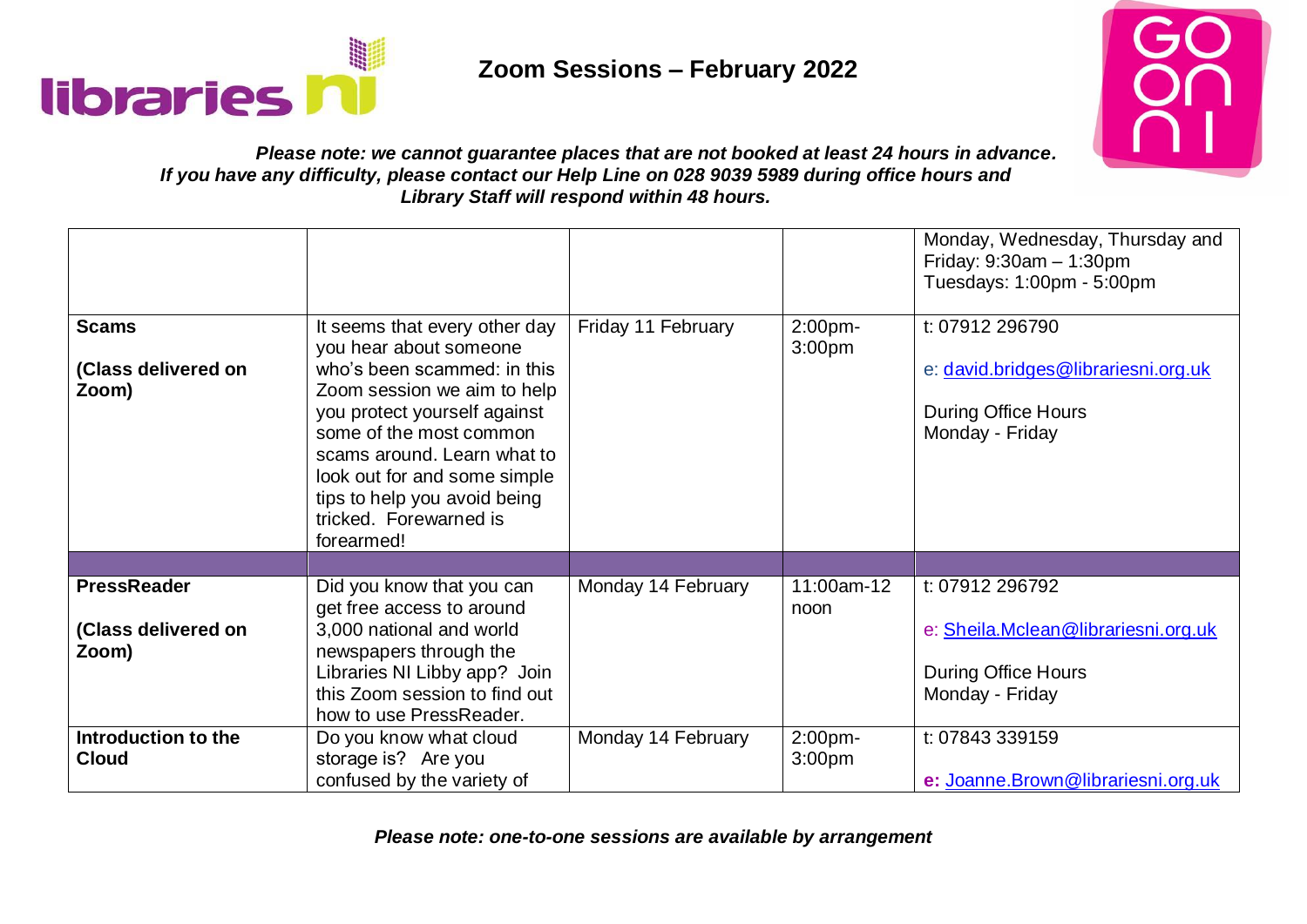



### *Please note: we cannot guarantee places that are not booked at least 24 hours in advance. If you have any difficulty, please contact our Help Line on 028 9039 5989 during office hours and Library Staff will respond within 48 hours.*

| (Class delivered on<br>Zoom)                                                | providers? Join our Zoom<br>session for a brief<br>introduction to storing your<br>information in the Cloud.                                                                                                |                          |                               | <b>During Office Hours</b><br>Monday - Thursday                                                          |
|-----------------------------------------------------------------------------|-------------------------------------------------------------------------------------------------------------------------------------------------------------------------------------------------------------|--------------------------|-------------------------------|----------------------------------------------------------------------------------------------------------|
| <b>Introduction to iPad</b><br>Part 1<br>(Class delivered on                | Mystified by your iPad? Join<br>us for our Zoom session<br>when we'll explain some of<br>the basics: find out how to                                                                                        | Tuesday 15 February      | 11:00am-12<br>noon            | t: 07912 296811<br>e: Karen.Maginess@librariesni.org.u<br>$\mathsf{k}$                                   |
| Zoom)                                                                       | turn your iPad on and off,<br>discover what the buttons do,<br>and learn to tap and swipe<br>like a pro! We will also do<br>some exploring: navigate<br>successfully through screens,<br>apps and settings. |                          |                               | <b>During Office Hours</b><br>Monday - Friday                                                            |
| <b>Voice Activated</b><br><b>Technology</b><br>(Class delivered on<br>Zoom) | Come to our Zoom session<br>on voice controlled<br>technology to learn how<br>virtual assistants could be<br>useful to you, and about<br>some of the privacy issues.                                        | Tuesday 15 February      | 2:00pm-<br>3:00 <sub>pm</sub> | t: 07843 339159<br>e: Joanne.Brown@librariesni.org.uk<br><b>During Office Hours</b><br>Monday - Thursday |
| <b>Introduction to iPad</b><br>Part 2<br>(Class delivered on<br>Zoom)       | In iPad Zoom Session 2,<br>you'll discover more about<br>how to set up your iPad to<br>suit you: we'll look at display<br>and brightness, wallpaper,                                                        | Wednesday 16<br>February | 11:00am-12<br>noon            | t: 07912 296811<br>e: Karen.Maginess@librariesni.org.u<br><u>k</u><br><b>During Office Hours</b>         |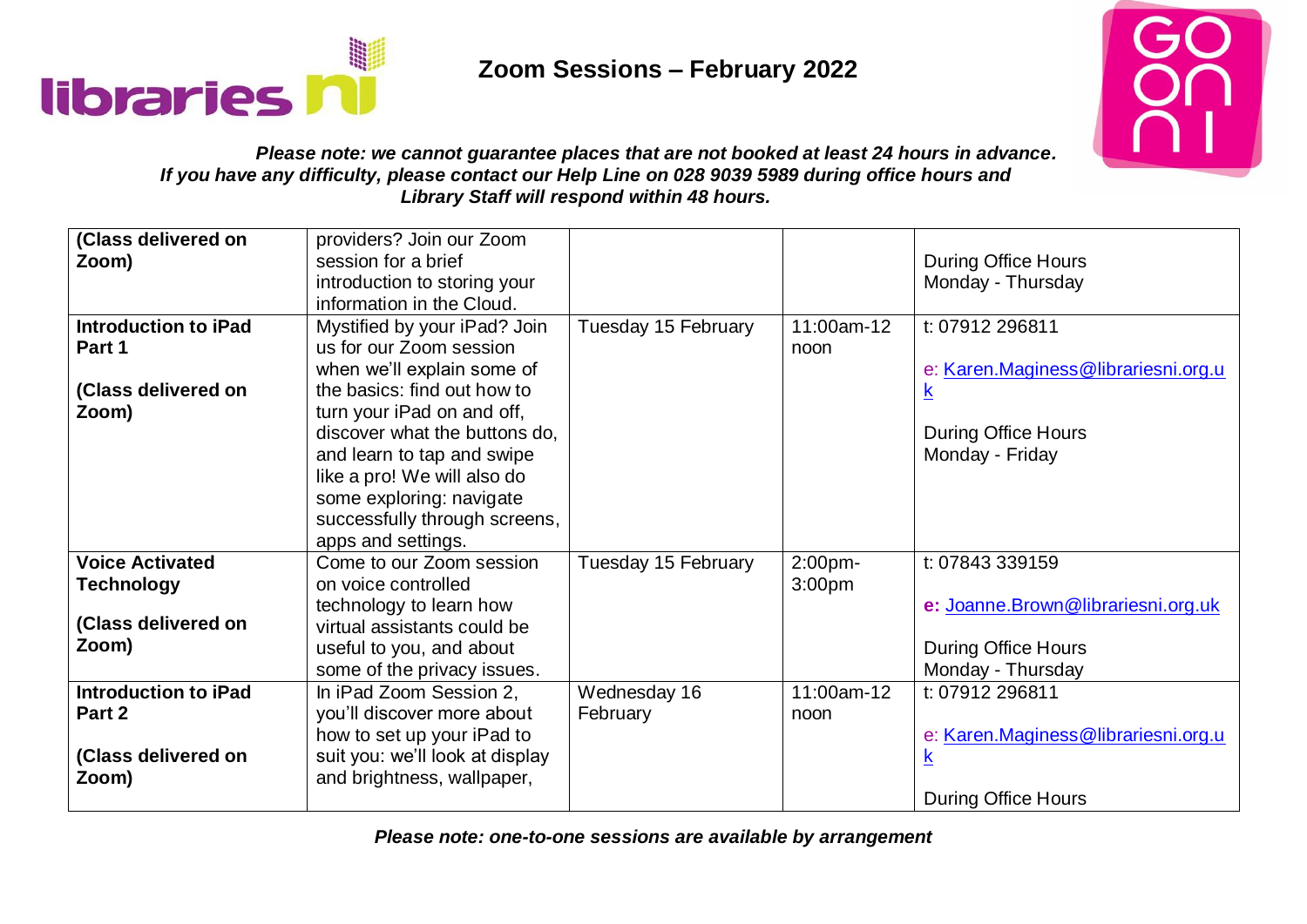



### *Please note: we cannot guarantee places that are not booked at least 24 hours in advance. If you have any difficulty, please contact our Help Line on 028 9039 5989 during office hours and Library Staff will respond within 48 hours.*

|                             | accessibility settings, and the |                      |                    | Monday - Friday                     |
|-----------------------------|---------------------------------|----------------------|--------------------|-------------------------------------|
|                             | Control Centre.                 |                      |                    |                                     |
| <b>Practice Using Zoom</b>  | Have you used Zoom              | Wednesday 16         | 2:00pm-            | t: 07912 296790                     |
|                             | yet? Would you like to          | February             | 3:00 <sub>pm</sub> |                                     |
| (Class delivered on         | familiarise yourself with the   |                      |                    | e: david.bridges@librariesni.org.uk |
| Zoom)                       | tools and tricks of Zoom in a   |                      |                    |                                     |
|                             | safe learning                   |                      |                    | <b>During Office Hours</b>          |
|                             | environment? Join our Zoom      |                      |                    | Monday - Friday                     |
|                             | meeting where we explain        |                      |                    |                                     |
|                             | the various settings and give   |                      |                    |                                     |
|                             | you a chance to practice        |                      |                    |                                     |
|                             | some of its features. We will   |                      |                    |                                     |
|                             | also talk you through how to    |                      |                    |                                     |
|                             | set up your own Zoom            |                      |                    |                                     |
|                             | meeting.                        |                      |                    |                                     |
| <b>Introduction to iPad</b> | In this session, meet Siri,     | Thursday 17 February | 11:00am-12         | t: 07912 296811                     |
| Part 3                      | your virtual assistant, get up  |                      | noon               |                                     |
|                             | to speed with your privacy      |                      |                    | e: Karen.Maginess@librariesni.org.u |
| (Class delivered on         | settings and location           |                      |                    |                                     |
| Zoom)                       | services, and find out how to   |                      |                    |                                     |
|                             | multitask.                      |                      |                    | <b>During Office Hours</b>          |
|                             | If you've enjoyed these iPad    |                      |                    | Monday - Friday                     |
|                             | Zoom sessions from Libraries    |                      |                    |                                     |
|                             | NI, look out for the next       |                      |                    |                                     |
|                             | series, called More on the      |                      |                    |                                     |
|                             | iPad. Hope we see you           |                      |                    |                                     |
|                             | there!                          |                      |                    |                                     |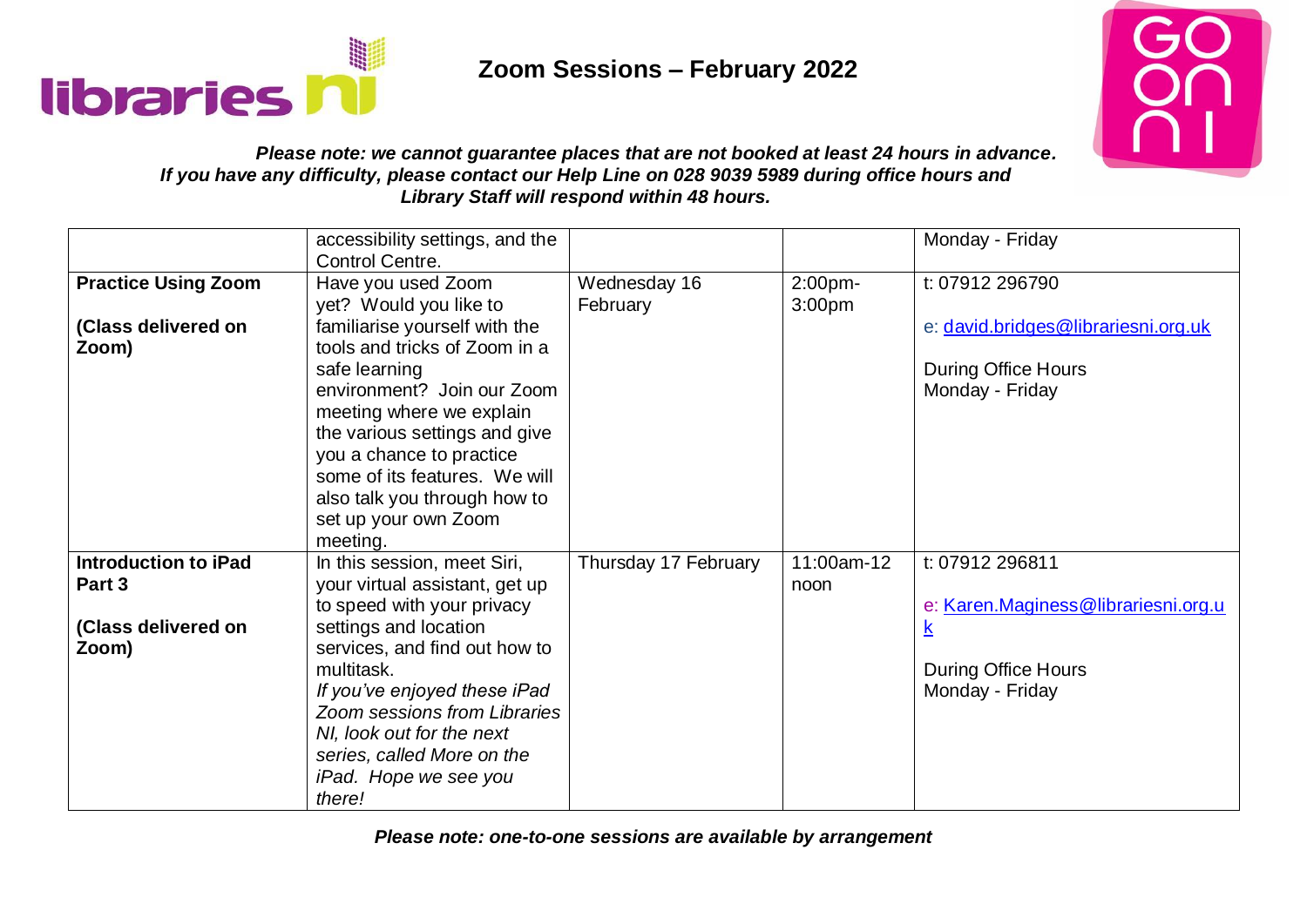



### *Please note: we cannot guarantee places that are not booked at least 24 hours in advance. If you have any difficulty, please contact our Help Line on 028 9039 5989 during office hours and Library Staff will respond within 48 hours.*

| More on the iPad        | In this Zoom session, we're    | Thursday 17 February | 2:00pm-            | t: 07912 296792                      |
|-------------------------|--------------------------------|----------------------|--------------------|--------------------------------------|
| Part 1                  | going to take a look at your   |                      | 3:00 <sub>pm</sub> |                                      |
|                         | Apple ID and your iCloud       |                      |                    | e: Sheila.Mclean@librariesni.org.uk  |
| (Class delivered on     | account. Find out how to       |                      |                    |                                      |
| Zoom)                   | reset your password and how    |                      |                    | <b>During Office Hours</b>           |
|                         | to add credit to your account. |                      |                    | Monday - Friday                      |
| <b>Privacy</b>          | Now that people are            | Friday 18 February   | 11:00am-12         | t: 07912 296798 or 028 9050 9150     |
|                         | spending so much time          |                      | noon               |                                      |
| (Class delivered on     | online, it's more important    |                      |                    | e: gary.patterson@librariesni.org.uk |
| Zoom)                   | than ever to know how to       |                      |                    |                                      |
|                         | keep your personal             |                      |                    | <b>During Office Hours</b>           |
|                         | information secure and         |                      |                    | Monday - Friday                      |
|                         | private. This Zoom session     |                      |                    |                                      |
|                         | offers you hints and tips on   |                      |                    |                                      |
|                         | how to protect your data.      |                      |                    |                                      |
| More on the iPad        | Join our Zoom session to       | Friday 18 February   | 2:00pm-            | t: 07912 296792                      |
| Part 2                  | learn all about Apps! Find     |                      | 3:00 <sub>pm</sub> |                                      |
|                         | out what they are, how to      |                      |                    | e: Sheila.Mclean@librariesni.org.uk  |
| (Class delivered on     | discover, review, install and  |                      |                    |                                      |
| Zoom)                   | update them. Learn how to      |                      |                    | <b>During Office Hours</b>           |
|                         | compare different apps, and    |                      |                    | Monday - Friday                      |
|                         | how to delete the ones you     |                      |                    |                                      |
|                         | don't want.                    |                      |                    |                                      |
|                         |                                |                      |                    |                                      |
| <b>Libby eBooks and</b> | If you haven't yet discovered  | Monday 21 February   | 11:00am-12         | t: 07912 296811                      |
| <b>Audiobooks</b>       | the amazing FREE audio and     |                      | noon               |                                      |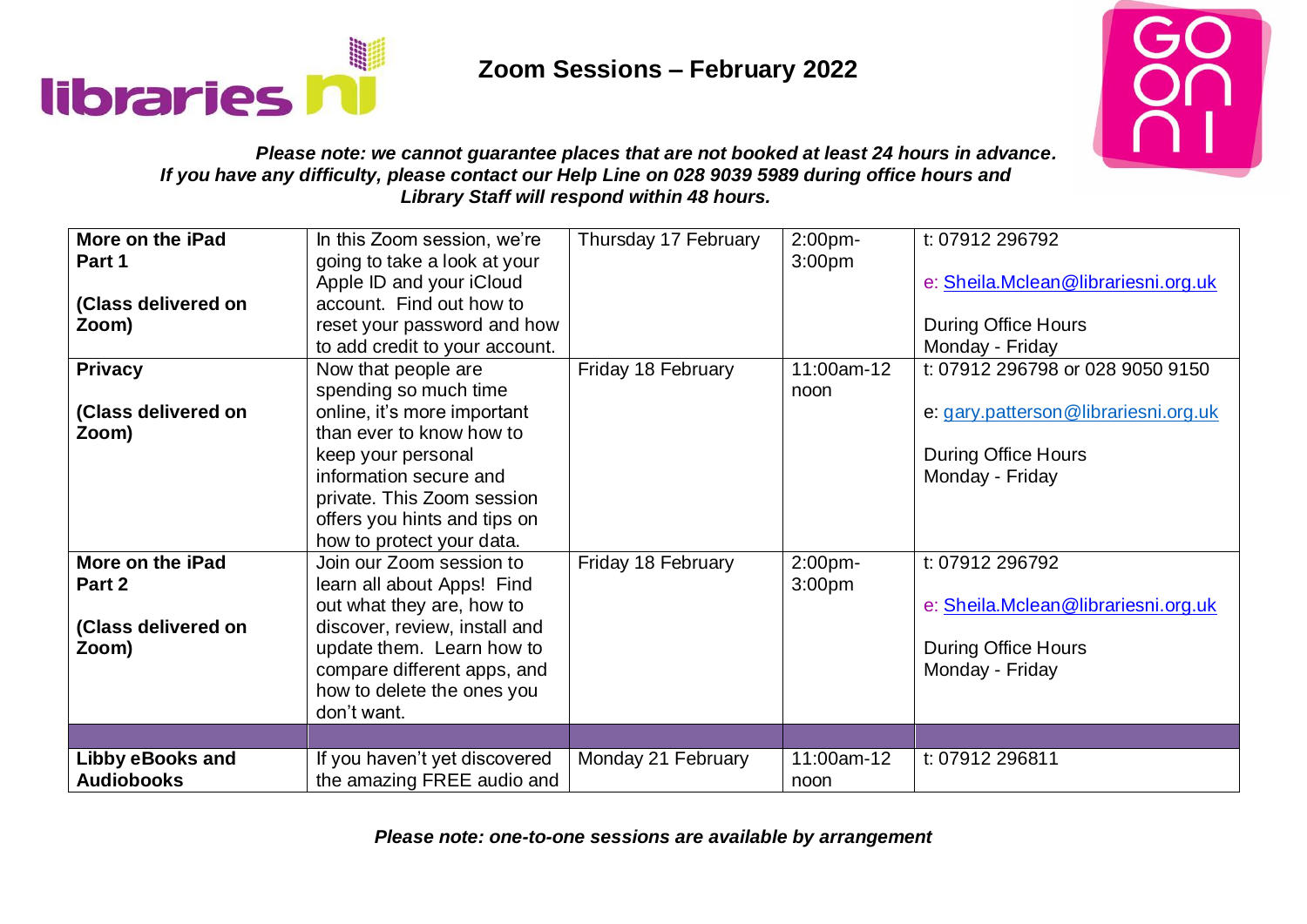



### *Please note: we cannot guarantee places that are not booked at least 24 hours in advance. If you have any difficulty, please contact our Help Line on 028 9039 5989 during office hours and Library Staff will respond within 48 hours.*

| (Class delivered on<br>Zoom)                     | eBook offer from Libraries NI,<br>then this is the Zoom session<br>for you! Learn how to<br>download the Libby app and<br>sign up for the opportunity to<br>borrow over 17,000 eBooks<br>and audiobooks. Explore the<br>app and discover features<br>like search, place hold,<br>bookmarks and reading<br>settings.                                                                                                                                        |                    |                   | e: Karen.Maginess@librariesni.org.u<br><u>k</u><br><b>During Office Hours</b><br>Monday - Friday        |
|--------------------------------------------------|------------------------------------------------------------------------------------------------------------------------------------------------------------------------------------------------------------------------------------------------------------------------------------------------------------------------------------------------------------------------------------------------------------------------------------------------------------|--------------------|-------------------|---------------------------------------------------------------------------------------------------------|
| <b>BorrowBox</b><br>(Class delivered on<br>Zoom) | The BorrowBox app works on<br>a wide variety of devices and<br>enables Libraries NI's<br>patrons to download and<br>stream even more digital<br>content than before. The<br>application includes titles for<br>all ages that are not available<br>on other platforms, eBook<br>and audiobook formats,<br>accessibility features such as<br>dyslexic friendly font - and it's<br>all free! Register now to learn<br>how to use BorrowBox on<br>your device. | Monday 21 February | 2:00pm-<br>3:00pm | t: 07912 296790<br>e: david.bridges@librariesni.org.uk<br><b>During Office Hours</b><br>Monday - Friday |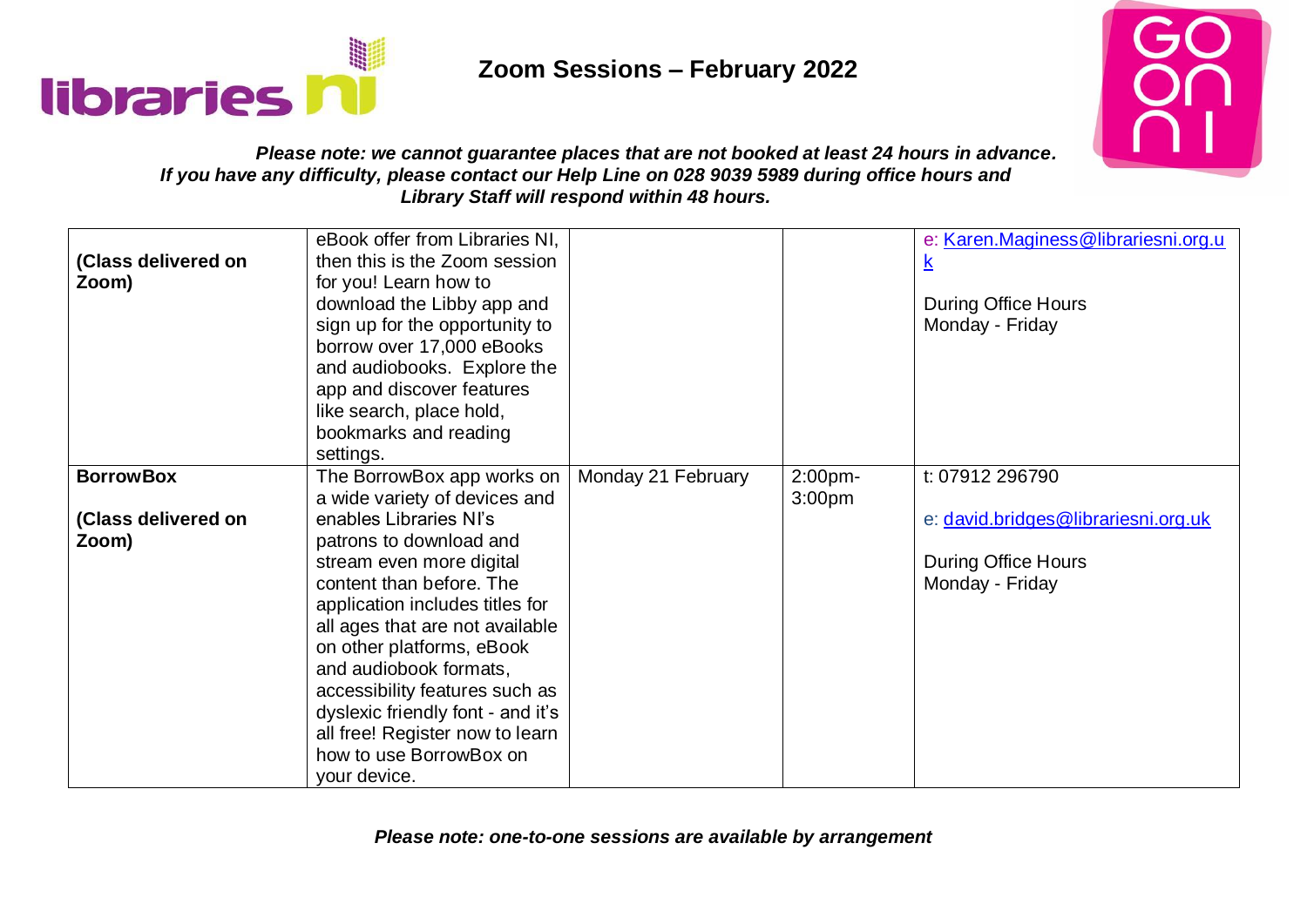



### *Please note: we cannot guarantee places that are not booked at least 24 hours in advance. If you have any difficulty, please contact our Help Line on 028 9039 5989 during office hours and Library Staff will respond within 48 hours.*

| <b>Entertainment</b><br>(Class delivered on<br>Zoom)          | Missed your favourite<br>television programme?<br>There are several free and<br>subscription applications<br>which allow you to watch<br>programmes at your leisure                                                         | Tuesday 22 February      | $11:00$ am-12<br>noon         | t: 07843 339159<br>e: Joanne.Brown@librariesni.org.uk<br><b>During Office Hours</b><br>Monday - Thursday                                                             |
|---------------------------------------------------------------|-----------------------------------------------------------------------------------------------------------------------------------------------------------------------------------------------------------------------------|--------------------------|-------------------------------|----------------------------------------------------------------------------------------------------------------------------------------------------------------------|
|                                                               | or on the go. Come along<br>and learn all about them.                                                                                                                                                                       |                          |                               |                                                                                                                                                                      |
| <b>Spotify</b><br>(Class delivered on<br>Zoom)                | Join our Zoom session to find<br>out how to access a wide<br>range of music on your iPad,<br>tablet or smartphone. Find<br>out about the many free and<br>paid for music streaming<br>apps available, including<br>Spotify. | Tuesday 22 February      | 2:00pm-<br>3:00pm             | t. 07912 296814<br>e: MarthaAnne.Atcheson@librariesni<br><u>.org.uk</u><br>Monday, Wednesday, Thursday and<br>Friday: $9:30am - 1:30pm$<br>Tuesdays: 1:00pm - 5:00pm |
| <b>Messenger via Facebook</b><br>(Class delivered on<br>Zoom) | In this Zoom session, learn<br>what Facebook Messenger<br>is, why you need it, how to<br>install it and sign in, and how<br>to link it to your Facebook<br>profile                                                          | Wednesday 23<br>February | 11:00am-12<br>noon            | t. 07912 296814<br>e: MarthaAnne.Atcheson@librariesni<br>.org.uk<br>Monday, Wednesday, Thursday and<br>Friday: $9:30am - 1:30pm$<br>Tuesdays: 1:00pm - 5:00pm        |
| <b>Moneysaving</b>                                            | Join our Zoom session to<br>explore some of the great<br>free advice sites on the                                                                                                                                           | Wednesday 23<br>February | 2:00pm-<br>3:00 <sub>pm</sub> | t: 07912 296798 or 028 9050 9150<br>e: gary.patterson@librariesni.org.uk                                                                                             |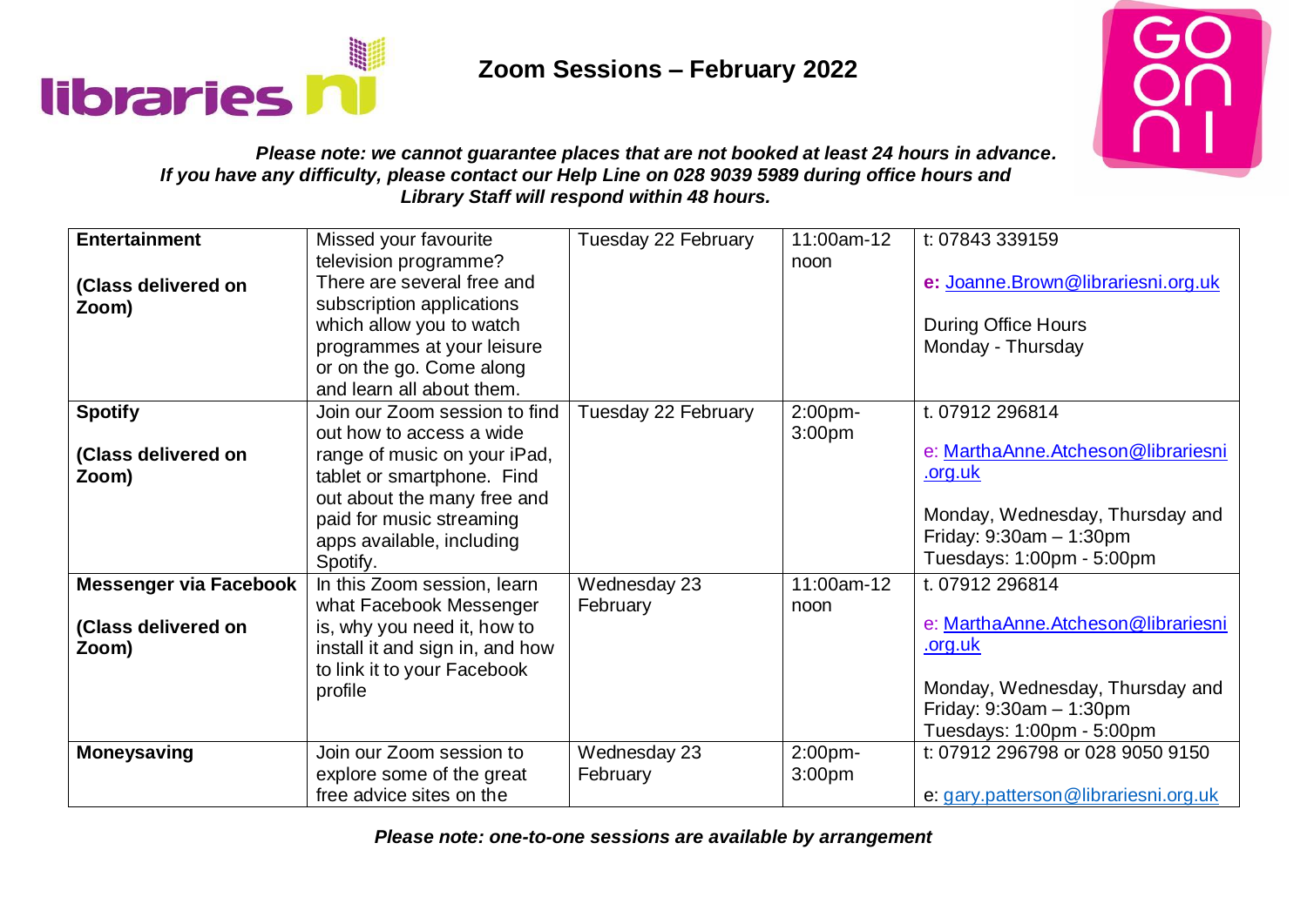



### *Please note: we cannot guarantee places that are not booked at least 24 hours in advance. If you have any difficulty, please contact our Help Line on 028 9039 5989 during office hours and Library Staff will respond within 48 hours.*

| (Class delivered on<br>Zoom)                                      | internet that help you make<br>your money go further. There<br>is a wealth of knowledge out<br>there if you know where to<br>look. Also, see what you can<br>do with cashback sites when<br>you shop online.                                                                            |                      |                    | <b>During Office Hours</b><br>Monday - Friday                                                           |
|-------------------------------------------------------------------|-----------------------------------------------------------------------------------------------------------------------------------------------------------------------------------------------------------------------------------------------------------------------------------------|----------------------|--------------------|---------------------------------------------------------------------------------------------------------|
| <b>Practice Using Zoom</b><br>(Class delivered on<br>Zoom)        | Have you used Zoom<br>yet? Would you like to<br>familiarise yourself with the<br>tools and tricks of Zoom in a<br>safe learning<br>environment? Join our Zoom<br>meeting where we explain<br>the various settings and give<br>you a chance to practice<br>some of its features. We will | Thursday 24 February | 11:00am-12<br>noon | t: 07912 296790<br>e: david.bridges@librariesni.org.uk<br><b>During Office Hours</b><br>Monday - Friday |
|                                                                   | also talk you through how to<br>set up your own Zoom<br>meeting.                                                                                                                                                                                                                        |                      |                    |                                                                                                         |
| Introduction to<br><b>Android</b><br>(Class delivered on<br>Zoom) | What is Android? Join this<br>Zoom session to discover the<br>answer. Learn your way<br>around your android device,<br>from buttons to<br>settings. Find out about                                                                                                                      | Thursday 24 February | 2:00pm-<br>3:00pm  | t: 07912 296792<br>e: Sheila.Mclean@librariesni.org.uk<br><b>During Office Hours</b><br>Monday - Friday |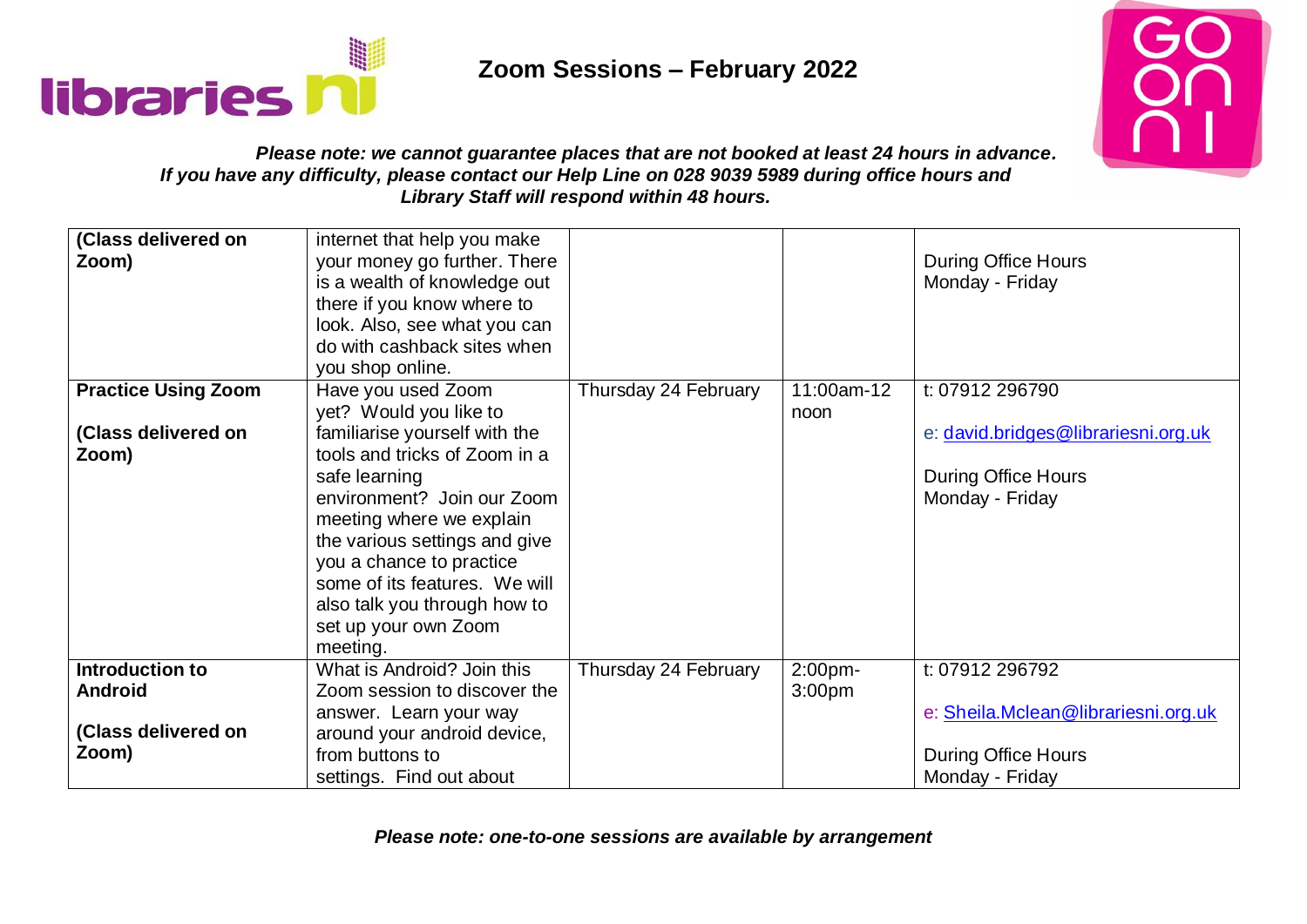



### *Please note: we cannot guarantee places that are not booked at least 24 hours in advance. If you have any difficulty, please contact our Help Line on 028 9039 5989 during office hours and Library Staff will respond within 48 hours.*

|                         | notifications, installing apps |                    |                    |                                     |
|-------------------------|--------------------------------|--------------------|--------------------|-------------------------------------|
|                         | and updating.                  |                    |                    |                                     |
| <b>Libby eMagazines</b> | If you haven't yet discovered  | Friday 25 February | 11:00am-12         | t: 07912 296811                     |
|                         | the amazing FREE               |                    | noon               |                                     |
| (Class delivered on     | eMagazine offer from           |                    |                    | e: Karen.Maginess@librariesni.org.u |
| Zoom)                   | Libraries NI, then this is the |                    |                    | <u>к</u>                            |
|                         | Zoom session for you!          |                    |                    |                                     |
|                         | Learn how to download the      |                    |                    | <b>During Office Hours</b>          |
|                         | Libby app and sign up for the  |                    |                    | Monday - Friday                     |
|                         | opportunity to borrow over     |                    |                    |                                     |
|                         | 3000. Explore the app and      |                    |                    |                                     |
|                         | discover features like search, |                    |                    |                                     |
|                         | place hold, bookmarks and      |                    |                    |                                     |
|                         | reading settings               |                    |                    |                                     |
| <b>Libby eBooks and</b> | If you haven't yet discovered  | Friday 25 February | 2:00pm-            | t: 07912 296792                     |
| <b>Audiobooks</b>       | the amazing FREE audio and     |                    | 3:00 <sub>pm</sub> |                                     |
|                         | eBook offer from Libraries NI, |                    |                    | e: Sheila.Mclean@librariesni.org.uk |
| (Class delivered on     | then this is the Zoom session  |                    |                    |                                     |
| Zoom)                   | for you! Learn how to          |                    |                    | <b>During Office Hours</b>          |
|                         | download the Libby app and     |                    |                    | Monday - Friday                     |
|                         | sign up for the opportunity to |                    |                    |                                     |
|                         | borrow over 17,000 eBooks      |                    |                    |                                     |
|                         | and audiobooks. Explore the    |                    |                    |                                     |
|                         | app and discover features      |                    |                    |                                     |
|                         | like search, place hold,       |                    |                    |                                     |
|                         | bookmarks and reading          |                    |                    |                                     |
|                         | settings.                      |                    |                    |                                     |